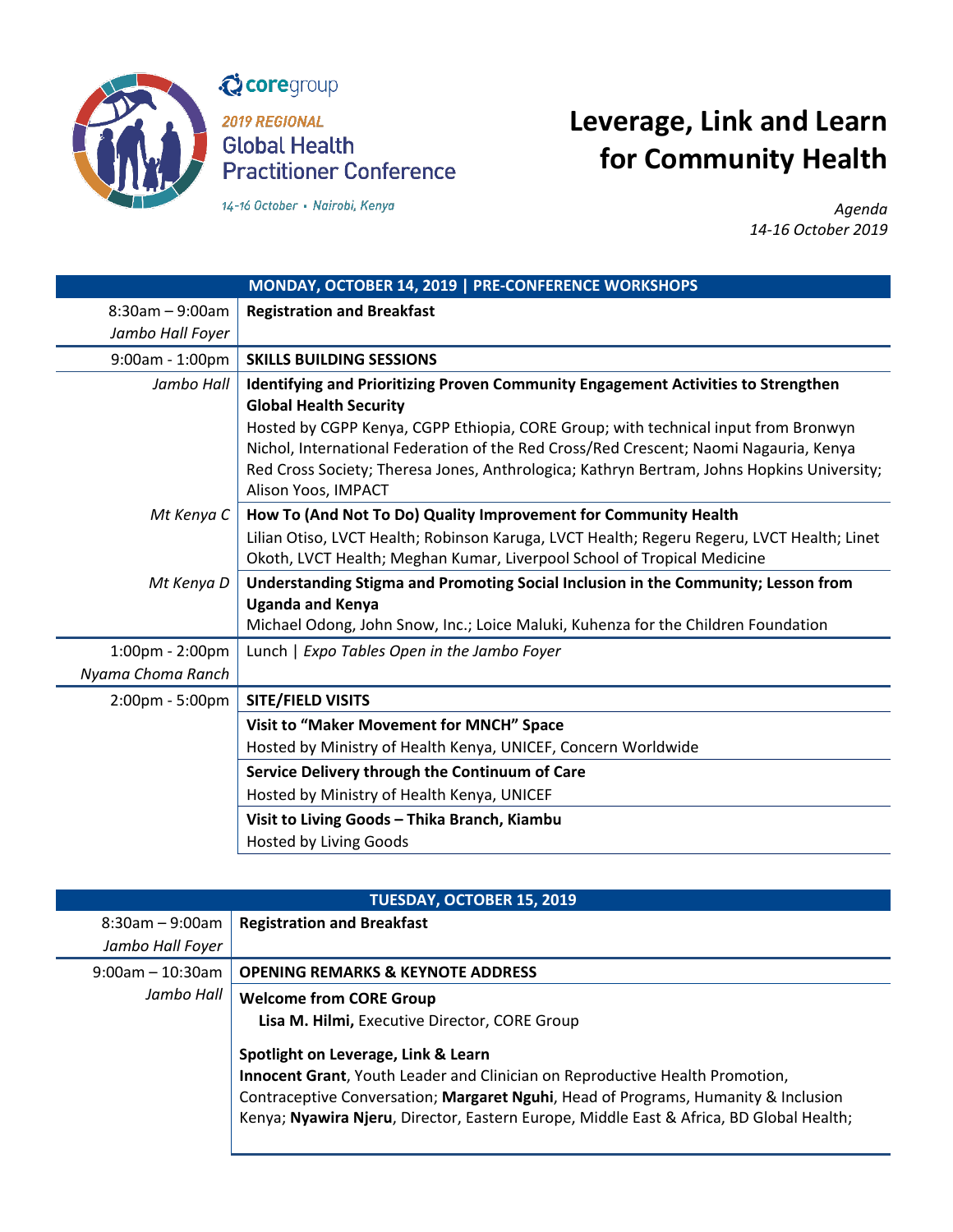|                                    | Luidina Hailu, Communication Officer, The International Institute for Primary Health Care -<br>Ethiopia; Ahmed Arale, Secretariat Director, CORE Group Polio Project; Mercy Juma,<br>Broadcast Journalist, BBC Africa (Moderator)                                                                                                                                                                      |
|------------------------------------|--------------------------------------------------------------------------------------------------------------------------------------------------------------------------------------------------------------------------------------------------------------------------------------------------------------------------------------------------------------------------------------------------------|
|                                    | <b>Opening Remarks</b><br>Dr. Rashid Aman, Chief Administrative Secretary, Ministry of Health Kenya                                                                                                                                                                                                                                                                                                    |
|                                    |                                                                                                                                                                                                                                                                                                                                                                                                        |
|                                    | <b>Keynote Address</b><br>Prof. Miriam Were, Chancellor, Moi University                                                                                                                                                                                                                                                                                                                                |
| $10:30$ am - 11:00am               | Break   Expo Tables Open                                                                                                                                                                                                                                                                                                                                                                               |
| Jambo Hall Foyer                   |                                                                                                                                                                                                                                                                                                                                                                                                        |
| $11:00$ am - $12:30$ pm            | <b>CONCURRENT SESSIONS - LEVERAGING COMMUNITY VOICES</b>                                                                                                                                                                                                                                                                                                                                               |
| Jambo Hall                         | Working with Young People to Achieve Universal Health Coverage Through Delivering a<br><b>Responsive Adolescent Health Care System</b>                                                                                                                                                                                                                                                                 |
|                                    | Faith Opiyo, Sexual Reproductive Health Rights Advocate and Founder, Center for Young<br>Women Empowerment; Tamara Jonsson, HIVOS Regional SRHR Fund; Pauline Bridget<br>Anyona, Organization of Africa Youth Kenya; Winfred Apio, Uganda Youth and Adolescents<br>Health Forum; Jeanne Patrick, Ministry of Health Uganda; Patrick Mwesigye, Uganda Youth<br>and Adolescents Health Forum (Moderator) |
| LPZ Room 1                         | <b>Engaging Community Health Workers to End Violence Against Children</b><br>Mwivano Malimbwi, World Vision Tanzania; Linda Mdhune, World Vision Kenya; Nicholas<br>Kiprono, Sego Community Health Unit; Tom Davis, Jr., World Vision International<br>(Moderator)                                                                                                                                     |
| Samburu                            | Community-based Health Initiatives and Empowerment: Linkages and Prospects for<br><b>Primary Health Care</b><br>Esther Njoroge-Muriithi, Smile Train; Eunice Wandia Mailu, Sightsavers, Kenya; Andrew<br>Mulwa, Makueni County Health Services; Francis Kalusa, Sightsavers Zambia; Gianaphina<br>Mwende, Makueni County Community Health Volunteer; Michael Gichangi, Ministry of                     |
| Mt Kenya C                         | Health Kenya (Moderator)<br>Using Community Strategies to Improve Health Outcomes: A Case of Integrated Health<br>and Nutrition Outreaches and Participatory Learning and Action Cycle<br>Irene Mugo, Food for the Hungry Kenya; Catherine Wamuyu, Save the Children Kenya                                                                                                                             |
| Mt Kenya D                         | When Women Demand Better! Lessons Learned Addressing GBV in Haiti, Lesotho and                                                                                                                                                                                                                                                                                                                         |
|                                    | Kenya<br>Jenelle Williams, Global Health Action; Lebohang Patricia Mothae, Christian Health<br>Association of Lesotho                                                                                                                                                                                                                                                                                  |
| 12:30pm - 2:00pm                   | Lunch   Expo Tables Open in the Jambo Hall Foyer                                                                                                                                                                                                                                                                                                                                                       |
| Nyama Choma Ranch                  |                                                                                                                                                                                                                                                                                                                                                                                                        |
| 12:45pm - 1:45pm                   | <b>CORE Group's Technical Working Groups</b>                                                                                                                                                                                                                                                                                                                                                           |
| Nyama Choma Ranch                  | Learn more about CORE Group Technical Working Groups from CORE Group Staff and<br><b>Working Group Co-Chairs</b>                                                                                                                                                                                                                                                                                       |
| $2:00$ pm $-3:30$ pm<br>Jambo Hall | <b>NEW INFORMATION CIRCUITS</b>                                                                                                                                                                                                                                                                                                                                                                        |
|                                    | These tables feature presentations on new tools, innovations and projects on approaches<br>and strategies that leverage community voices for improved community health. Each<br>presenter stays at a table while attendees visit three of the tables for 25 minutes each over<br>the course of this plenary. See full list of New Information Circuits below.                                          |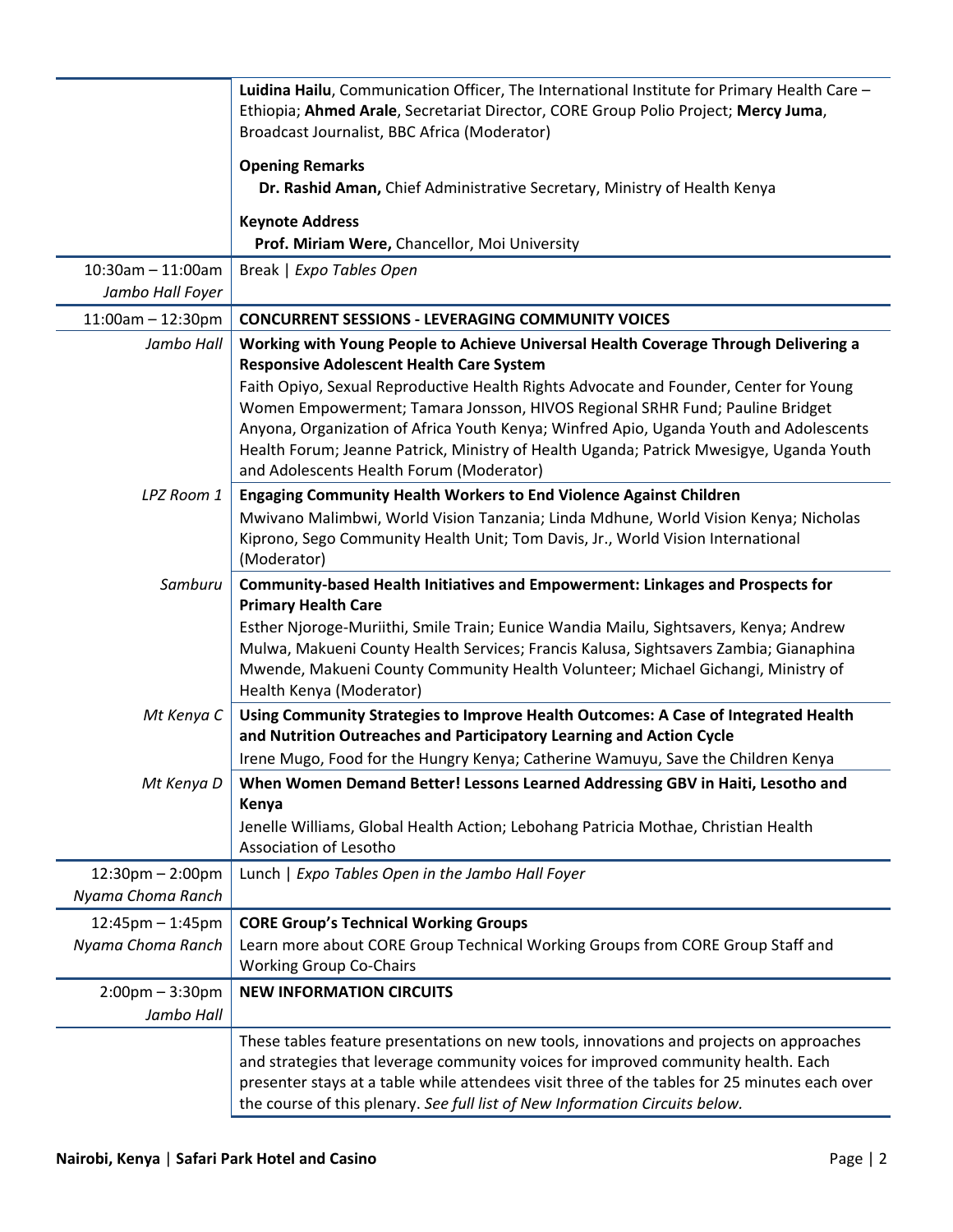| $3:30$ pm – $4:00$ pm                                 | Break   Expo Tables Open                                                                                                                                                                                                                                                                                                    |
|-------------------------------------------------------|-----------------------------------------------------------------------------------------------------------------------------------------------------------------------------------------------------------------------------------------------------------------------------------------------------------------------------|
| Jambo Hall Foyer                                      |                                                                                                                                                                                                                                                                                                                             |
| $4:00 \text{pm} - 5:30 \text{pm}$                     | <b>CONCURRENT SESSIONS - LINKAGES</b>                                                                                                                                                                                                                                                                                       |
| Jambo Hall                                            | Connecting Global to Local: A Knowledge Sharing Cafe with WHO and ECSA Tools and<br><b>Resources</b><br>Vincent Otieno, AFIDEP; Gitau Mburu, WHO; Laura Raney, Family Planning 2020; Daisy Ruto,                                                                                                                            |
|                                                       | Jhpiego; Walter Odoch, ECSA-HC; Nelson Keyonzo, ExpandNet; Billy Njoroge, IntraHealth;<br>Janet Muriuki, IntraHealth; Ados May, WHO/IBP Initiative (Moderator) and Grace Nagendi,<br><b>UNFPA (Moderator)</b>                                                                                                               |
| LPZ Room 1                                            | Delivering Acute Malnutrition Treatment Through Low-literate iCCM Community Health<br>Workers: A Multi-country Initiative to Build Evidence for the Integrated Approach and<br><b>Accelerate Policy Change</b>                                                                                                              |
|                                                       | Barnabas Mbele John Yeke, International Rescue Committee; Olusola Oresanya, Malaria<br>Consortium Nigeria, Action Against Hunger; James Njiru, Save the Children; Leah Nyambura,<br>Action Against Hunger Kenya; Bethany Marron, International Rescue Committee<br>(Moderator)                                              |
| Samburu                                               | Strengthening Systems for Health While Implementing Programs in the Humanitarian-<br><b>Development Nexus</b>                                                                                                                                                                                                               |
|                                                       | Sarah Ashraf, Save the Children; Dr. Edwin Mbugua Maina, Concern Worldwide; Denge<br>Galgallo, Department of Health, County Government of Marsabit, Ministry of Health Kenya;<br>Midina Doko, Department of Health, County Government of Marsabit, Ministry of Health<br>Kenya; Eric Sarriot, Save the Children (Moderator) |
| Mt Kenya C                                            | A Holistic Approach to Engaging Communities in the Enhanced Utilization, Evaluation and<br><b>Financing of Sustainable Reproductive and Maternal Health Interventions</b>                                                                                                                                                   |
|                                                       | Dr. Carol Ngunu-Gituathi, Nairobi City County Government; Elizabeth Omondi, Amref Health<br>Africa; Felix Makasanda, Amref Health Africa; Carol Ajema, Afya Halisi, Jhpiego; Morine<br>Sirera, The Challenge Initiative, East Africa, Jhpiego (Moderator)                                                                   |
| Mt Kenya D                                            | An Integrated Maternal Mental Health and Early Childhood Development Program in<br>Kenya & Ghana: Multi-Stakeholder Perspectives on Implementation and Evaluation                                                                                                                                                           |
|                                                       | Elizabeth Omondi, Amref Health Africa; Sr. Paulin Acayo, Catholic Relief Services East African<br>Regional Office; Sr. Rose Nancy Ghati, Franciscan Sisters of St. Anna; Adam Haliq, Catholic<br>Relief Services Ghana; Tobias Opiyo, Catholic Relief Services Kenya (Moderator)                                            |
| $5:30$ pm – 7:30pm                                    | PROFESSIONAL NETWORKING AND POSTER SESSION                                                                                                                                                                                                                                                                                  |
| $5:45$ pm – 6:00pm<br>Jambo Hall Foyer                | Resource Launch: Impact, Innovation and Inclusion of Civil Society Organizations in Polio<br><b>Eradication: The CORE Group Polio Project Story</b><br><b>CORE Group Polio Project Team</b>                                                                                                                                 |
| $6:00 \text{pm} - 7:30 \text{pm}$<br>Jambo Hall Foyer | Join us for a poster walk networking, hors d'oeuvres, and a cash bar. See full list of posters<br>below.                                                                                                                                                                                                                    |

| <b>WEDNESDAY, OCTOBER 16, 2019</b>  |                                                                                                                                                            |  |
|-------------------------------------|------------------------------------------------------------------------------------------------------------------------------------------------------------|--|
| 8:30am - 9:00am<br>Jambo Hall Foyer | <b>Registration and Breakfast</b>                                                                                                                          |  |
| $9:00$ am - 10:00am  <br>Jambo Hall | <b>INNOVATION PANEL: Innovations to Strengthen Health Systems</b><br>Allyson Nelson, Program Manager, Zanzibar, D-Tree International; Dr. Lola Dare, Chief |  |